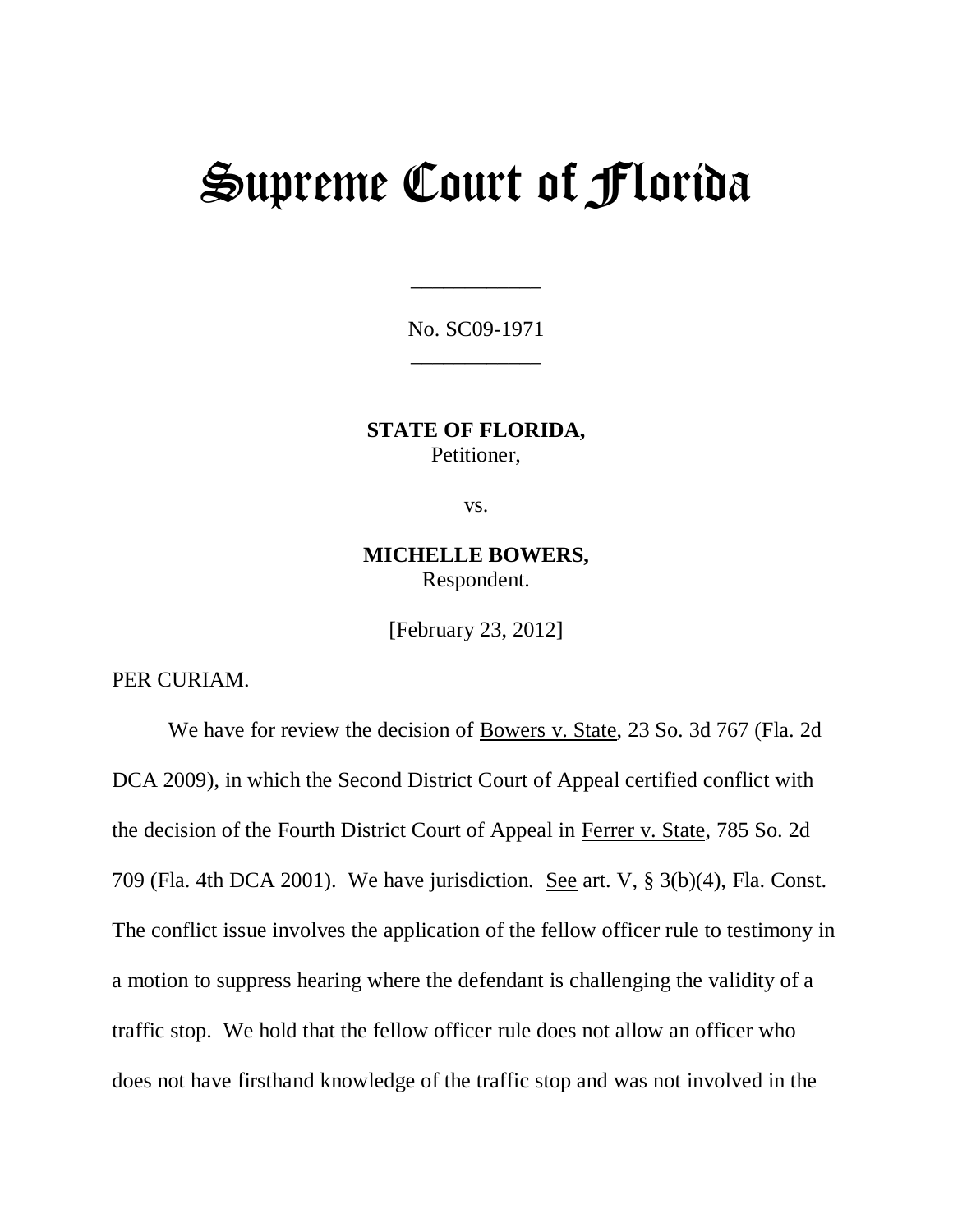investigation at that time to testify as to hearsay regarding what the initial officer who conducted the stop told him or her for the purpose of proving a violation of the traffic law so as to establish the validity of the initial stop. For the reasons explained below, we approve Bowers and disapprove Ferrer.

### **FACTS**

On March 27, 2007, after a traffic stop, Michelle Bowers was arrested and charged in county court with the misdemeanor offenses of possessing marijuana, possessing drug paraphernalia, and driving under the influence (DUI). Bowers, 23 So. 3d at 768. Bowers filed a motion to suppress all evidence obtained during the search that followed the stop, claiming that the stop was illegal because it was not based upon probable cause that she had committed a traffic infraction. Id.

The county court held an evidentiary hearing on the motion to suppress, but the officer who performed the initial stop did not appear for the hearing. Id. The State called as a witness a second officer to testify because the second officer had performed the DUI investigation and subsequent arrest, even though that officer was not present at the scene during the initial stop of the vehicle. Id. The Second District noted that the second officer "never observed Bowers' driving, and his understanding of the reason she was stopped was based solely on what [the initial officer] told him." Id. Bowers" counsel raised a hearsay objection to the second officer testifying as to what the initial officer told him, and the State responded that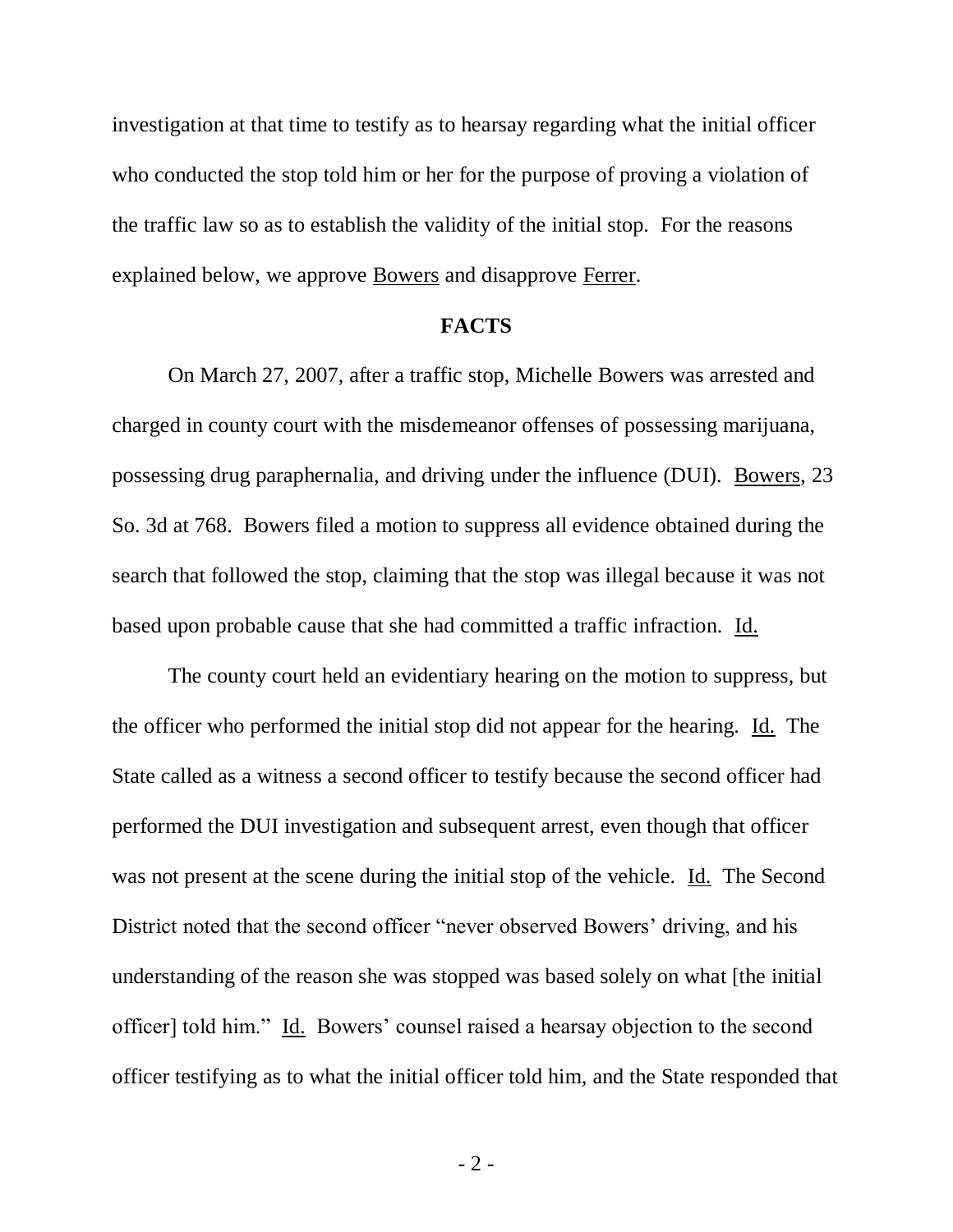the second officer"s testimony was admissible under the fellow officer rule. Id. Although the county court overruled the defense"s objection, the trial court was troubled by its inability to obtain clarification about the details of the stop and ultimately granted Bowers" motion to suppress. See id. at 768-69.

The State appealed the suppression order to the circuit court, which reversed the order of the county court. Id. at 769. The circuit court found that the arresting officer"s testimony regarding what another officer told him was admissible under the fellow officer rule and further "concluded that the county court's decision to grant the motion to suppress was not supported by competent, substantial evidence or the law." Id. As to the admissibility of the arresting officer"s testimony to establish the traffic violation, the circuit court expressly relied on Ferrer v. State, 785 So. 2d 709, 711 (Fla. 4th DCA 2001), in which the Fourth District held that the fellow officer rule does not require an arresting officer to have firsthand knowledge of an initial traffic stop in order to be able to testify with regard to the circumstances surrounding that stop. Bowers, 23 So. 3d at 769-70.

Bowers petitioned the Second District for second-tier certiorari review of the circuit court decision. See id. at 768. The Second District granted the petition and, after reviewing Florida cases setting forth the fellow officer rule and reviewing the rules of evidence, the court held that "Ferrer was wrongly decided because it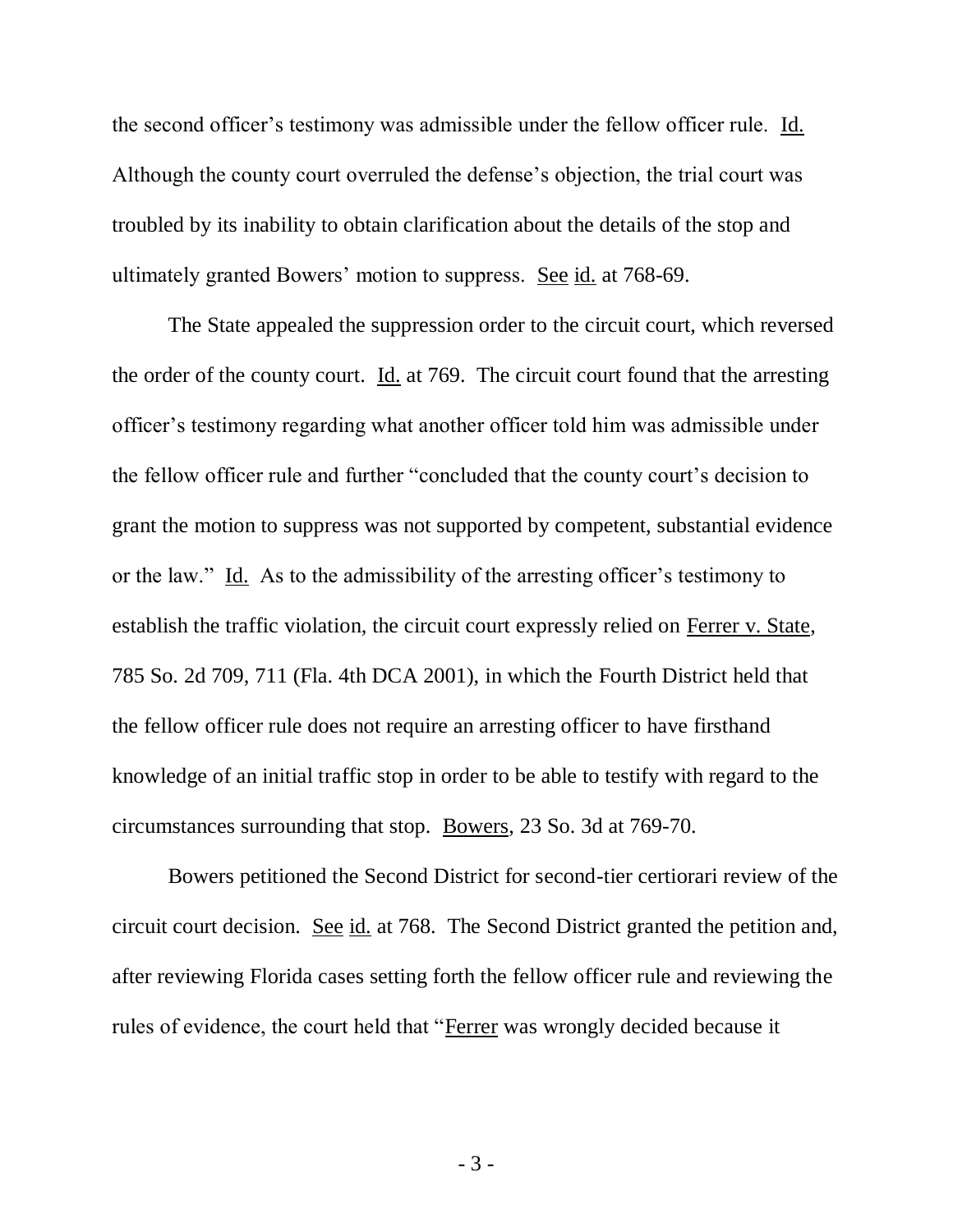misapplies the fellow officer rule to circumvent the hearsay rule of evidence." Id. at 769.

In Ferrer, one officer stopped Ferrer's car for a traffic violation involving an expired tag. Ferrer, 785 So. 2d at 710. After the stop, a second officer arrived at the scene and tested Ferrer for use of alcohol or drugs and ultimately arrested him for driving under the influence. Ferrer filed a motion to suppress "any and all evidence obtained as the result of an illegal stop," challenging the initial traffic stop, not the DUI arrest. Id. The State subpoenaed the officer who initially stopped Ferrer, but that officer failed to attend the suppression hearing. Id.

The hearing was continued, and despite being subpoenaed a second time, the officer who stopped Ferrer once again failed to appear. Id. During the suppression hearing, the county court heard testimony only from the officer who arrived after the vehicle had already been stopped. Id. Although testifying that the initial officer told him that he observed Ferrer driving with an expired tag, the second officer did not testify that he had personally observed an expired tag on Ferrer"s car. Id. Ferrer argued that the evidence of his intoxication should be suppressed because there was insufficient evidence to support the validity of the stop. Id. Ferrer claimed that the county court could not rely exclusively on the hearsay evidence of what the initial officer told the second. Id. The county court denied the motion to suppress, and the circuit court affirmed the order, based on its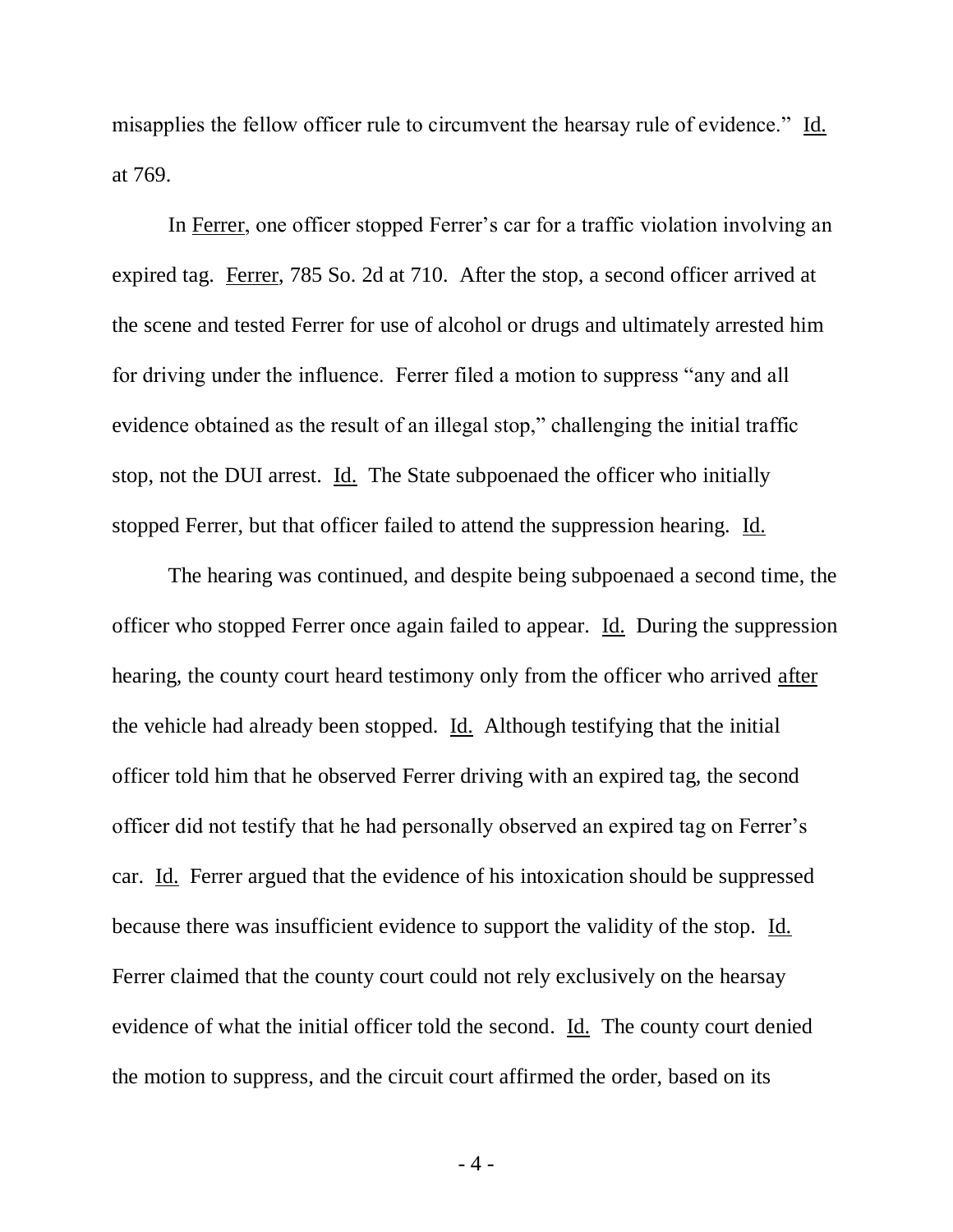finding that, under the fellow officer rule, the initial officer"s knowledge had been imputed to the second officer when he made the arrest. See id.

On petition for second-tier certiorari review, the Fourth District denied the petition, holding that the second officer"s hearsay testimony was properly admitted under the fellow officer rule and sufficient to validate the initial officer"s stop of Ferrer's vehicle. See id. at 712. After determining that Ferrer was wrongly decided, the Second District in Bowers quashed the circuit court and certified conflict with Ferrer. Bowers, 23 So. 3d at 771.

## **ANALYSIS**

The certified conflict issue requires us to determine whether the fellow officer rule allows an officer who was not involved in the initial traffic stop or in the investigation at the time of the stop to testify about the basis for the initial stop during an evidentiary suppression hearing in order to establish probable cause for the initial stop. In Ferrer, the Fourth District extended the fellow officer rule to allow this hearsay testimony in a suppression hearing to support probable cause for the initial stop; in Bowers, the Second District disagreed, expressly holding that the fellow officer rule was never intended to be a rule of evidence that allows for the admission of hearsay evidence under these circumstances.

## **Background of the Fellow Officer Rule**

- 5 -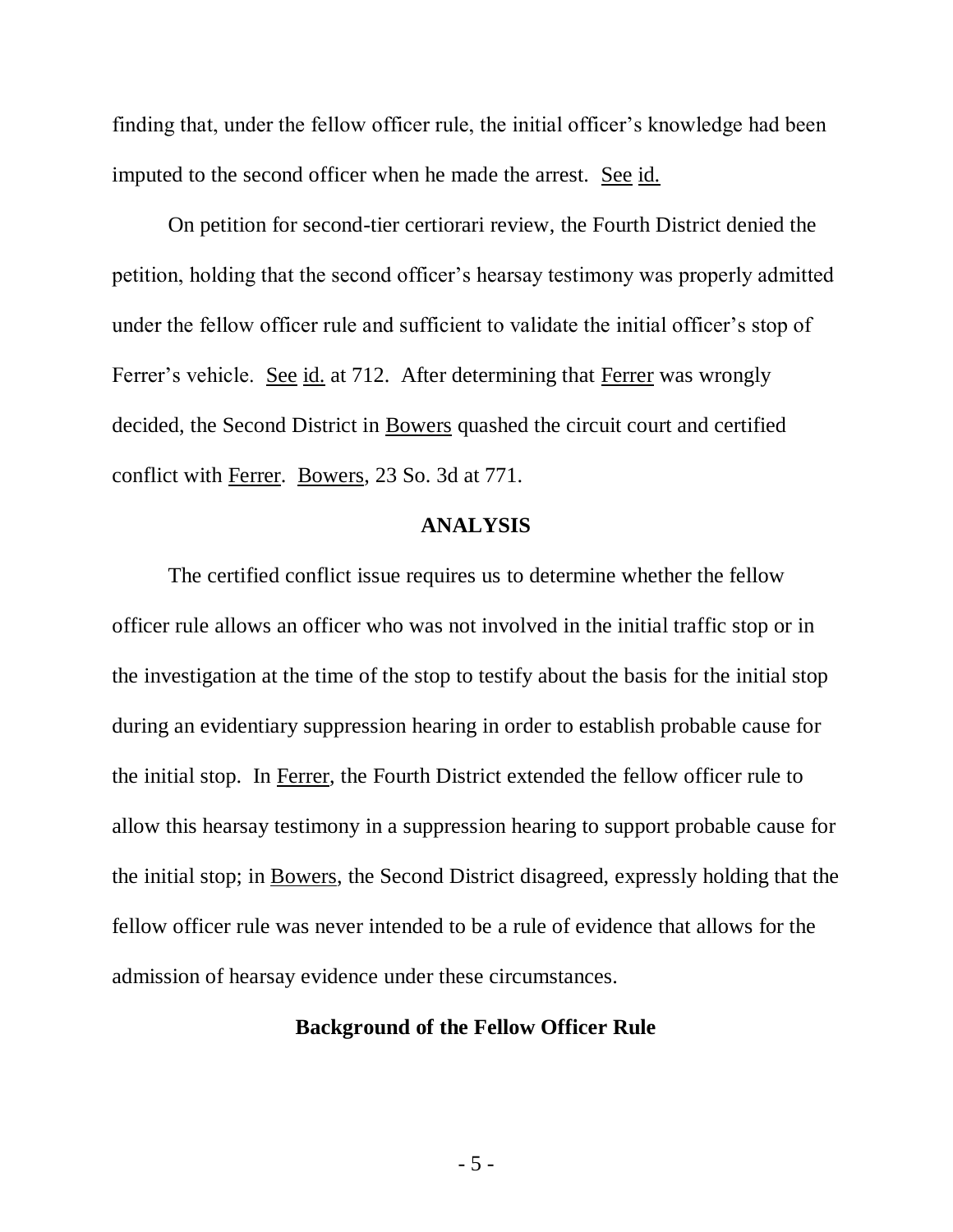The Second District in Bowers accurately set forth the purpose of the fellow

officer rule as a rule developed to assist officers investigating in the field to make

arrests and conduct searches:

The fellow officer rule provides a mechanism by which officers can rely on their collective knowledge to act in the field. Under this rule, the collective knowledge of officers investigating a crime is imputed to each officer and one officer may rely on the knowledge and information possessed by another officer to establish probable cause. See Whiteley v. Warden, Wyo. State Penitentiary, 401 U.S. 560, 568 (1971); State v. Maynard, 783 So. 2d 226, 229 (Fla. 2001); Strickroth v. State, 963 So. 2d 366, 368 n.1 (Fla. 2d DCA 2007) (" "[T]he collective knowledge of police investigating a crime is imputed to each member . . . . "") (quoting <u>Johnson v. State</u>, 660 So. 2d 648, 657 (Fla. 1995)); State v. Boatman, 901 So. 2d 222, 224 (Fla. 2d DCA 2005) ("[T]he rule operates to impute the knowledge of one officer in the chain of investigation to another."). "It can involve direct communications between officers who have sufficient information and the officer who stops the suspect, or it can involve general communications among officers of whom at least one possesses the required level of suspicion." Strickroth, 963 So. 2d at 368 n.1.

Under the rule, one officer may rely on the knowledge and information possessed by another officer to establish probable cause for an arrest for a felony or misdemeanor offense, Boatman, 901 So. 2d at 224, or to establish probable cause for a search, State v. Peterson, 739 So. 2d 561, 567 (Fla. 1999).

Bowers, 23 So. 3d at 769-70. In other words, an officer in the field may need to

act immediately based upon what he or she is told by a fellow officer. However,

the Second District correctly recognized that the fellow officer rule is "not a rule of

evidence." Id. at 770.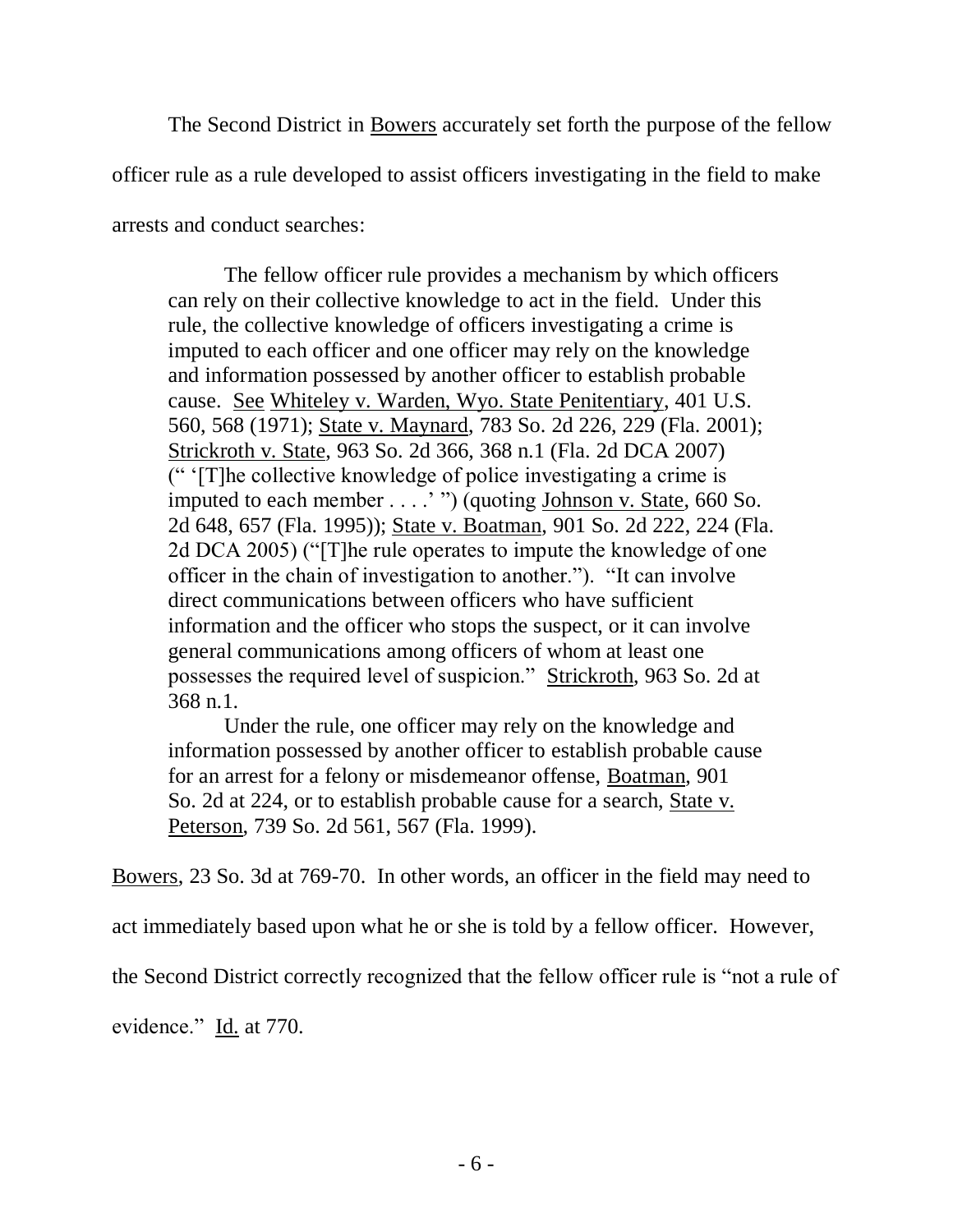Although the fellow officer rule is said to have its origin in the United States Supreme Court opinion of Whiteley v. Warden, 401 U.S. 560 (1971), in that case, the fellow officer rule did not provide the basis for the Court"s ruling. Instead, the Court found that the arrest was not supported by probable cause and rejected a probable cause standard for warrantless arrests that would be less than the standard for warrants. See id. at 566, 568. The actual arrest was made by an officer based on information received through a radio bulletin. Id. at 563. While not questioning the authority of officers in the field to make arrests based on information supplied by other officers, the Supreme Court cautioned:

Certainly police officers called upon to aid other officers in executing arrest warrants are entitled to assume that the officers requesting aid offered the magistrate the information requisite to support an independent judicial assessment of probable cause. Where, however, the contrary turns out to be true, an otherwise illegal arrest cannot be insulated from challenge by the decision of the instigating officer to rely on fellow officers to make the arrest.

Id. at 568.

This Court first had occasion to discuss the fellow officer rule in a case where there had been a valid arrest warrant issued but where the officer who actually made the arrest had no knowledge of that warrant. See Johnson v. State, 660 So. 2d 648 (Fla. 1995). The Court framed the issue narrowly as "whether an officer who himself lacks any personal knowledge to establish probable cause, who has not been directed to effect an arrest, and who does not know a valid warrant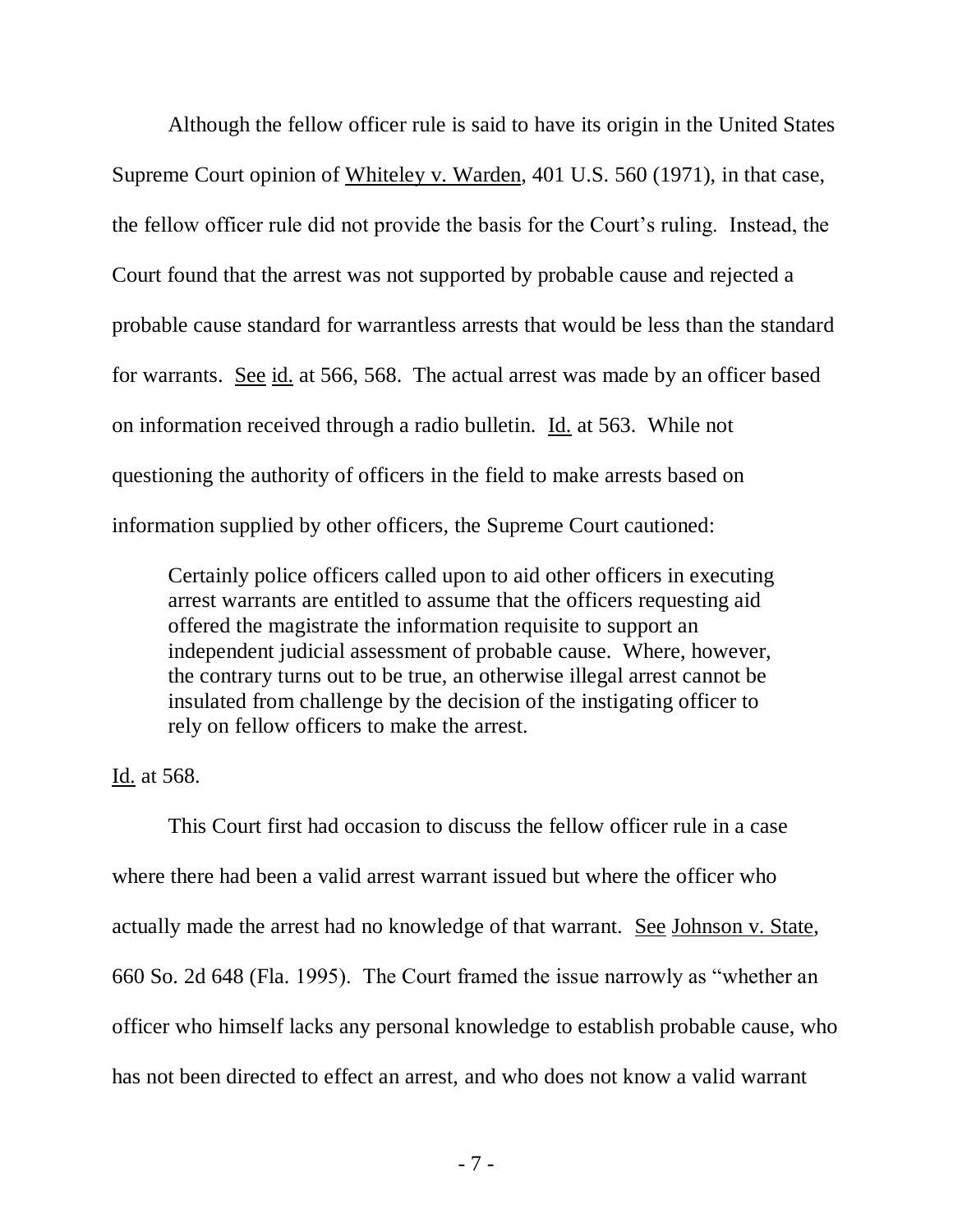has been issued nevertheless can lawfully arrest a suspect." Id. at 657 (footnote omitted). Although the Court discussed the fellow officer rule in the context of collective knowledge of the police investigating a crime, the Court also concluded that the existence of a valid warrant prior to arrest was sufficient to justify the arrest. See id. at 657-58.

In State v. White, 660 So. 2d 664, 667 (Fla. 1995), issued on the same day as Johnson, this Court held that the fellow officer rule does not shield impermissible searches or seizures from the exclusionary rule if the collective information does not support a lawful search or seizure. The Court clarified that "[t]he rule does not function "solely permissively, to validate conduct otherwise unwarranted; the rule also operates prohibitively, by imposing on law enforcement the responsibility to disseminate only accurate information.' " Id. (quoting People v. Ramirez, 668) P.2d 761, 765 (Cal. 1983)).

Johnson and White both discussed the fellow officer rule in the context of arrests, but neither reached the issue of whether the rule applies to search warrants as well. In State v. Peterson, 739 So. 2d 561, 564-67 (Fla. 1999), this Court addressed the issue of whether the fellow officer rule could be applied to information in a search warrant regarding the reliability of a confidential informant. Specifically, in obtaining a search warrant, Officer NeSmith provided the court with an affidavit in which Officer NeSmith asserted that he obtained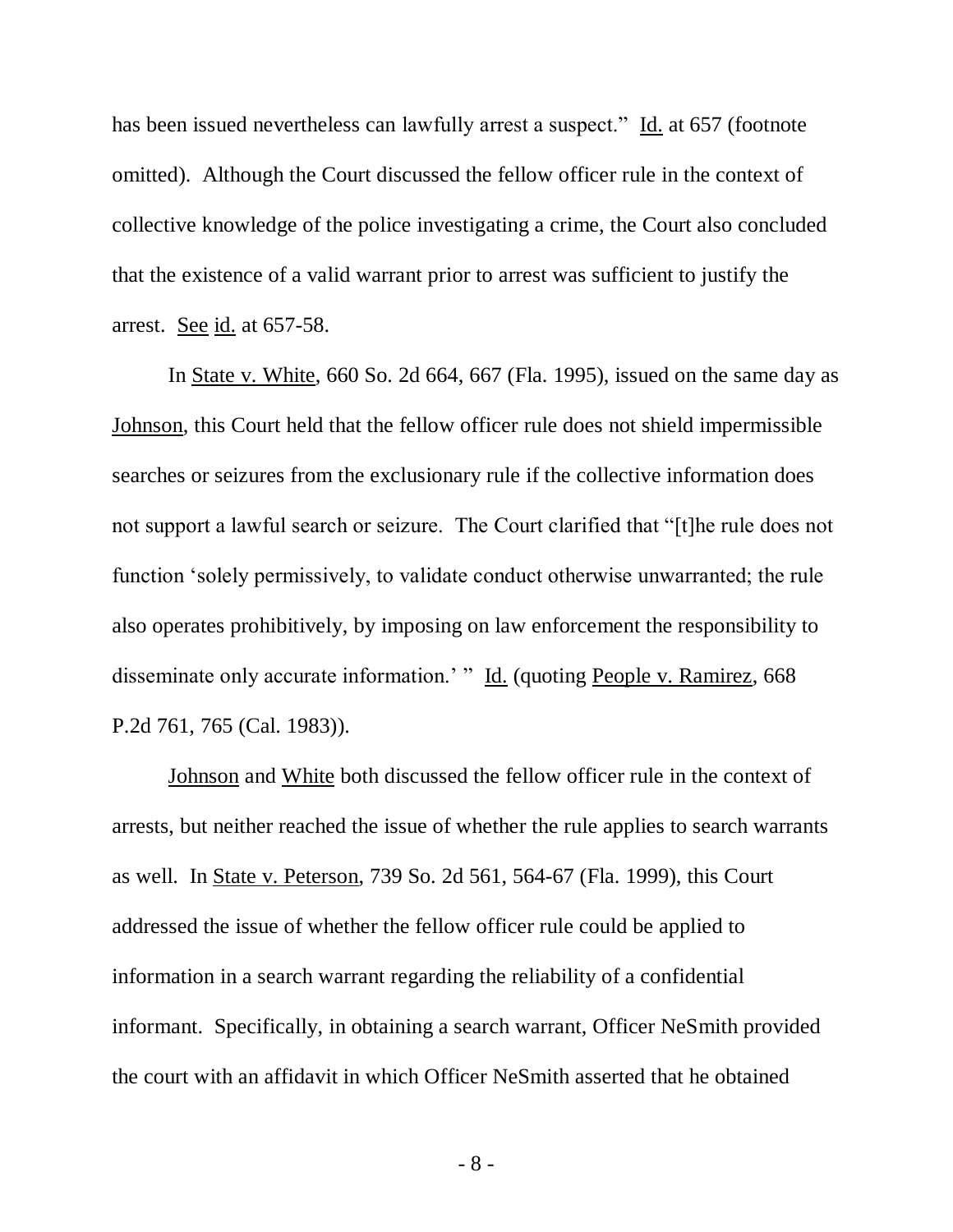information from a reliable confidential informant who had provided information previously to law enforcement on at least twenty prior occasions regarding illegal activities that were proven to be true.  $\underline{Id}$  at 563. The defendant subsequently challenged the search warrant affidavit on the basis that Officer NeSmith, as the affiant, did not have personal knowledge as to the confidential informant"s reliability, even though Officer NeSmith relied on other officers' prior interactions with the informant, as well as his own prior interactions. Id.

The Court explained that the fellow officer rule is a constructive knowledge rule and that the affiant need not have personal knowledge of the informant's veracity if another officer working in connection with the affiant has such knowledge. Id. at 564-65, 567. We stated the rationale behind this rule as follows: "In light of the need for efficient law enforcement, this finding is both practical and necessary, because it allows reliable informants to be utilized by more than one officer." Id. at 567 (citing People v. Lopez, 465 N.Y.S.2d 998, 1002-03 (N.Y. App. Div. 1983)). However, the Court stressed it was important that the officer applying for the search warrant was aware of the informant"s previous dealings with law enforcement officers at the time he made the representations in the affidavit. Id. Thus, an "unknowing officer cannot rely on the "fellow officer" rule simply because the officer finds out after the fact that the informant had previously provided reliable information to the police." Id. at 568 (emphasis added). In

- 9 -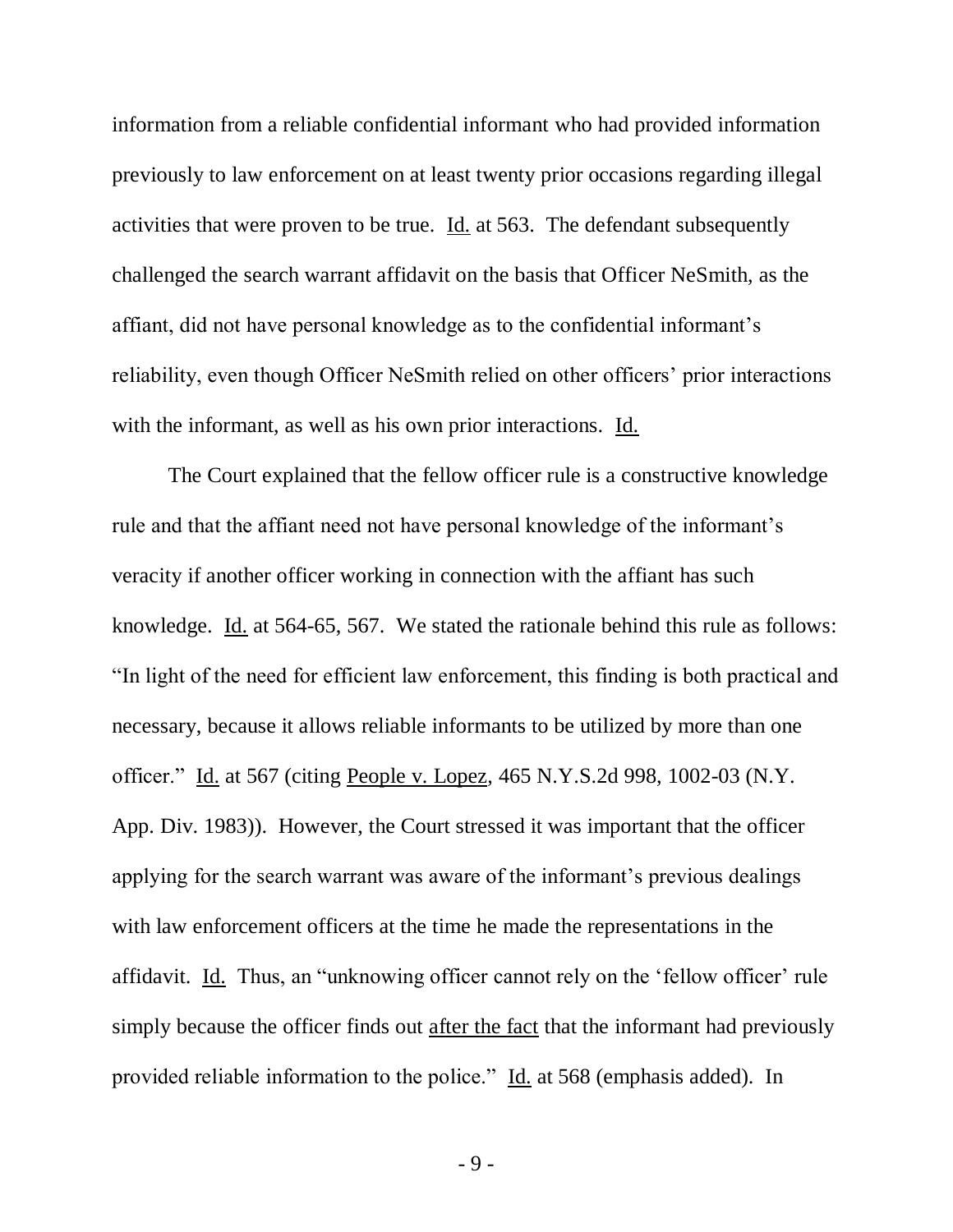Peterson, we recognized that without Officer NeSmith's knowledge of the informant's prior dealings with other officers at the time he submitted the affidavit, he could not have established the informant"s reliability within the affidavit. Id.

Accordingly, as applied in Florida, the fellow officer rule provides that if an officer relies on a chain of evidence to formulate the existence of probable cause for an arrest or a search and seizure, the rule does not require the officer to possess personal knowledge of each link in the chain of information if the collective knowledge of all the officers supports a finding of probable cause. The rule allows an officer to testify to a previous link in the chain for the purpose of justifying his or her own conduct. See, e.g., State Dep"t of Highway Safety & Motor Vehicles v. Porter, 791 So. 2d 32, 35 (Fla. 2d DCA 2001) (concluding that the deputy had probable cause to believe that the driver had operated his vehicle while intoxicated based on his observations of the driver together with information from another deputy that the driver had been driving the vehicle); State Dep"t of Highway Safety & Motor Vehicles v. Shonyo, 659 So. 2d 352, 353 (Fla. 2d DCA 1995) ("The fellow officers rule allows the arresting officer to assume that probable cause to arrest a suspect exists when he relies upon the representations of an officer who has firsthand knowledge of the events."). However, this is not the same as permitting an officer to testify as to knowledge that another officer possessed in order to justify the other officer"s conduct.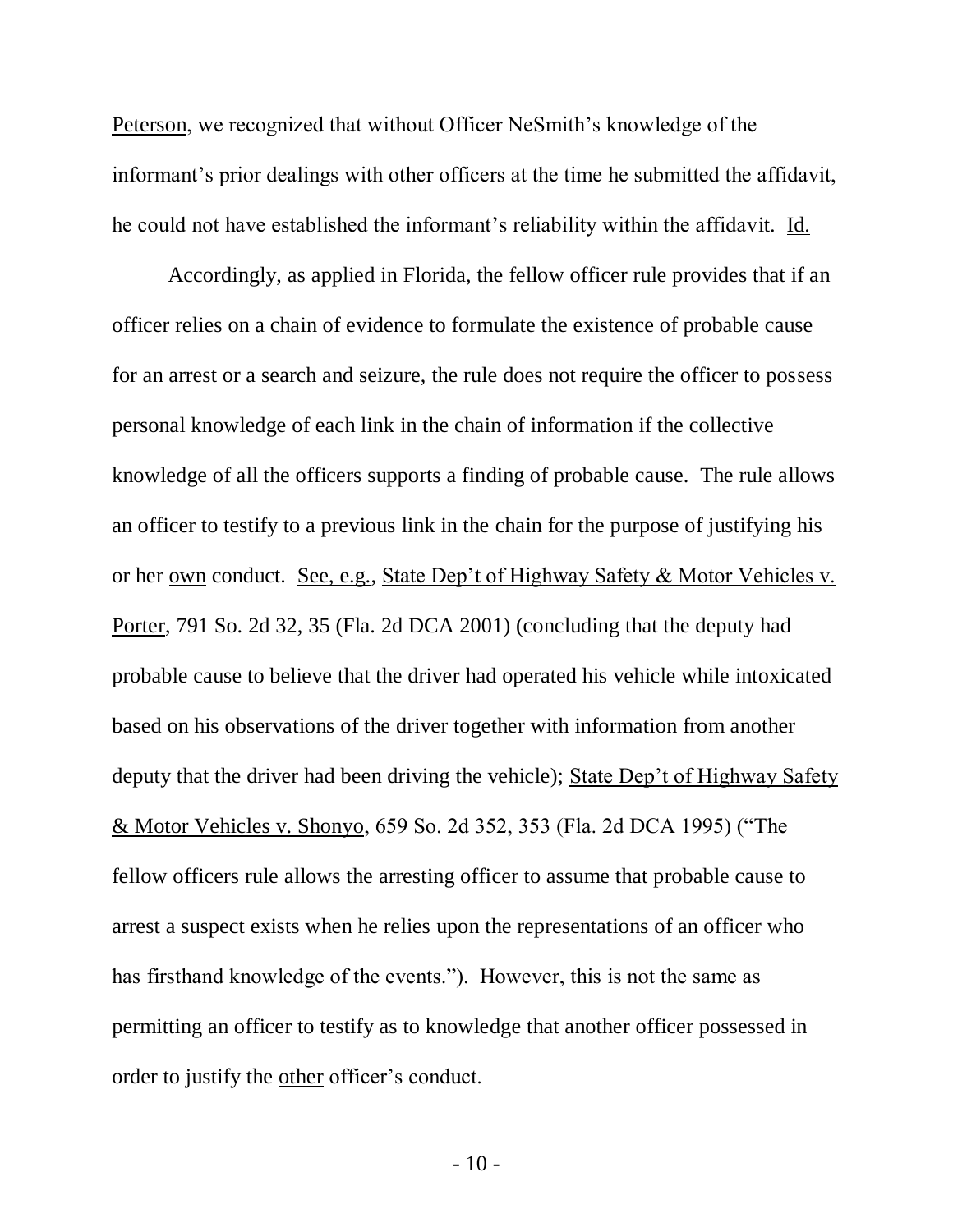### **Ferrer and Bowers**

Although our prior cases involved whether the collective knowledge of fellow officers could support a search or an arrest, none of the cases addressed whether the fellow officer rule could be used as an evidentiary tool to circumvent otherwise inadmissible hearsay testimony. In both Ferrer and Bowers, the initial traffic stop was made by one officer and then another officer made the arrest for DUI after testing the defendant for use of drugs and alcohol. The issue in both cases was not the DUI arrest but the validity of the initial traffic stop. In both Ferrer and Bowers, the police officer whose observations formed the basis for the initial stop failed to attend the suppression hearing. The State then called the arresting officer to testify as to what the initial officer told him was the basis for the stop. In both cases, the defendants made timely hearsay objections to the introduction of the testimony of the second officer who did not participate in the traffic stop.

Hearsay is out-of-court testimony "offered in evidence to prove the truth of the matter asserted." § 90.801(1)(c), Fla. Stat. (2007); see also Breedlove v. State, 413 So. 2d 1, 6 (Fla. 1982) ("Hearsay is an out-of-court statement, other than one made by a declarant who testifies at the trial or hearing, offered in court to prove the truth of the matter contained in the statement."). No exception to the hearsay rule exists that would allow one officer, who did not participate in the decision to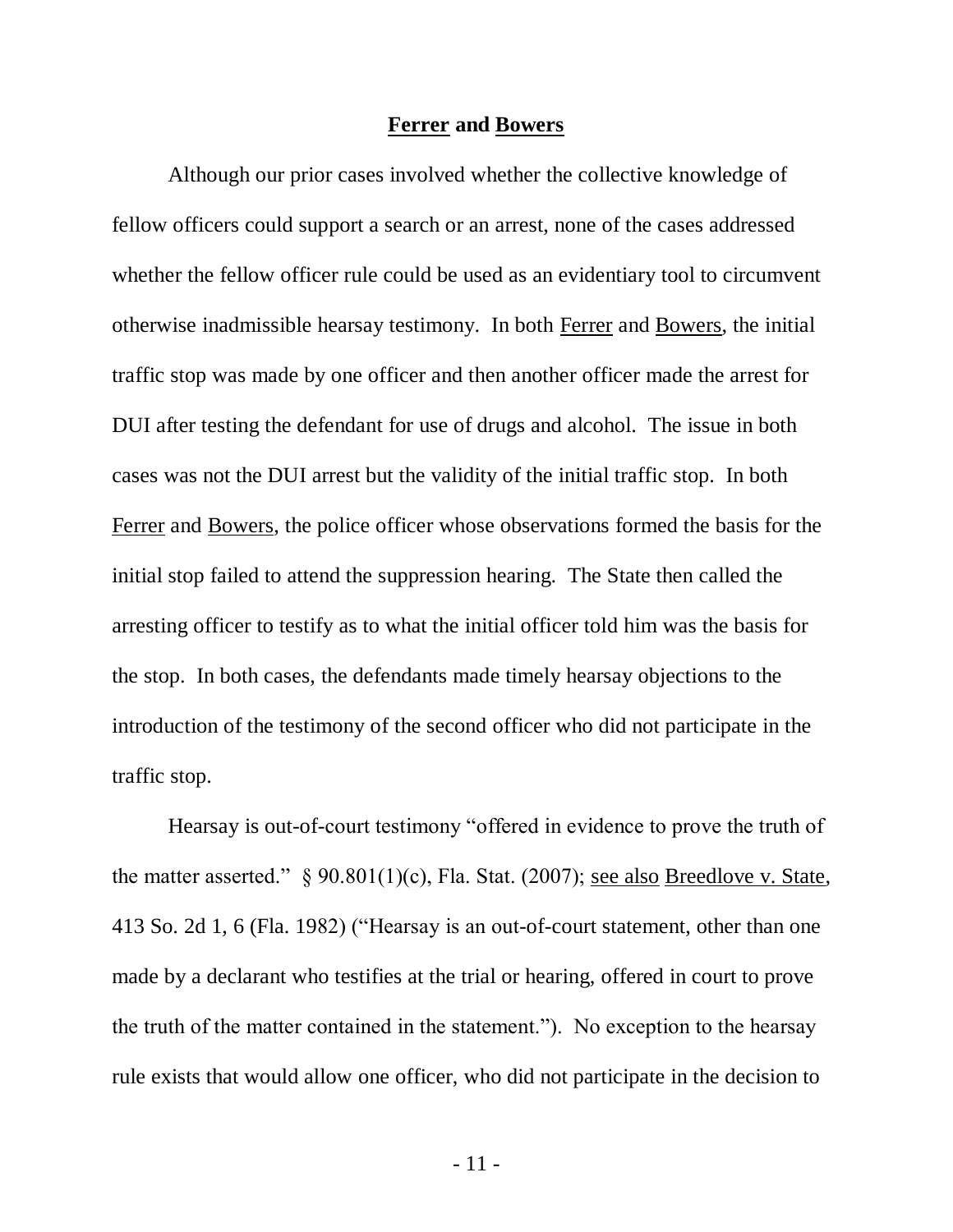stop the defendant, to testify as to what another officer told him was the reason for the traffic stop in a case challenging the validity of the initial stop and to allow that testimony to be admitted in evidence for the truth of the matter.

In Bowers, the Second District recognized that "[t]he issue raised in Bowers' motion to suppress was not whether there was probable cause for [the second officer] to conduct a DUI investigation and make an arrest but rather whether there was probable cause for [the initial officer] to stop Bowers." <u>Bowers</u>, 23 So. 3d at 770. The court also noted that the initial officer was the only officer that possessed any relevant knowledge with regard to the initial traffic stop and that the second officer did not contribute any relevant information with regard to the stop, correctly holding as follows:

At [the] point of the traffic stop, there was no "investigative chain" during which collective knowledge was imputed to Officer Suskovich to provide probable cause for the traffic stop. Officer Suskovich was the sole officer with any knowledge leading up to and culminating in the traffic stop. Officer Suskovich did not rely on any knowledge or information possessed by Officer Tracy or any other officer to establish probable cause to stop Bowers. The fact that Officer Tracy was called to the scene after the stop was completed for the purpose of performing a separate DUI investigation does not make him a fellow officer for purposes of determining whether there was probable cause to support the traffic stop.

# Id.

Specifically, Officer Tracy was called to testify as to whether Officer

Suskovich possessed probable cause at the time that Officer Suskovich initiated the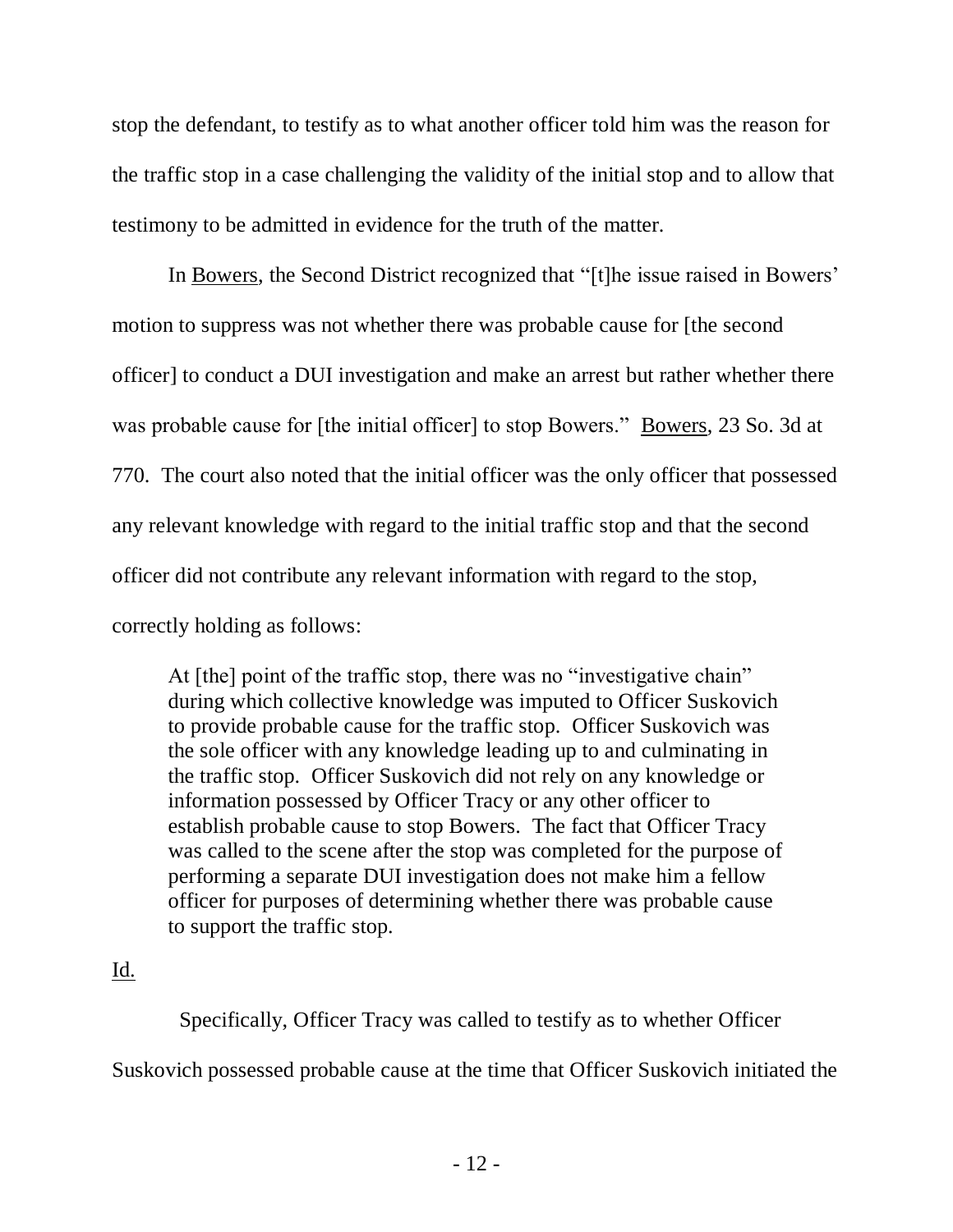stop. However, at the time of the stop, Officer Tracy had no knowledge as to the information that Officer Suskovich possessed when the stop was initiated. Officer Tracy was not involved at that time in an ongoing investigation of Bowers; he was not present at the time of the stop and did not witness Bowers' driving—he learned the relevant information after the fact, when he arrived to perform a DUI investigation and arrest.

As this Court stressed in Peterson, another "unknowing" officer cannot rely on the fellow officer rule simply because the officer finds out relevant information possessed by another officer "after the fact." Peterson, 739 So. 2d at 568. Here, Officer Tracy learned of the information after he became involved in the investigation, which occurred subsequent to the challenged stop. Thus, Officer Tracy cannot testify as to information that Officer Suskovich told him as a basis for determining the validity of the initial stop.

Our ruling is consistent with our precedent and the purpose of the fellow officer rule. The fellow officer rule has been applied by this Court only to instances where the officer is testifying as to the details of a search or seizure in which the officer was a direct participant. If an officer relies on a chain of evidence to formulate his or her belief as to the existence of probable cause for a search or seizure, the rule excuses the officer from possessing personal knowledge of each link in the chain of evidence if the collective knowledge of all the officers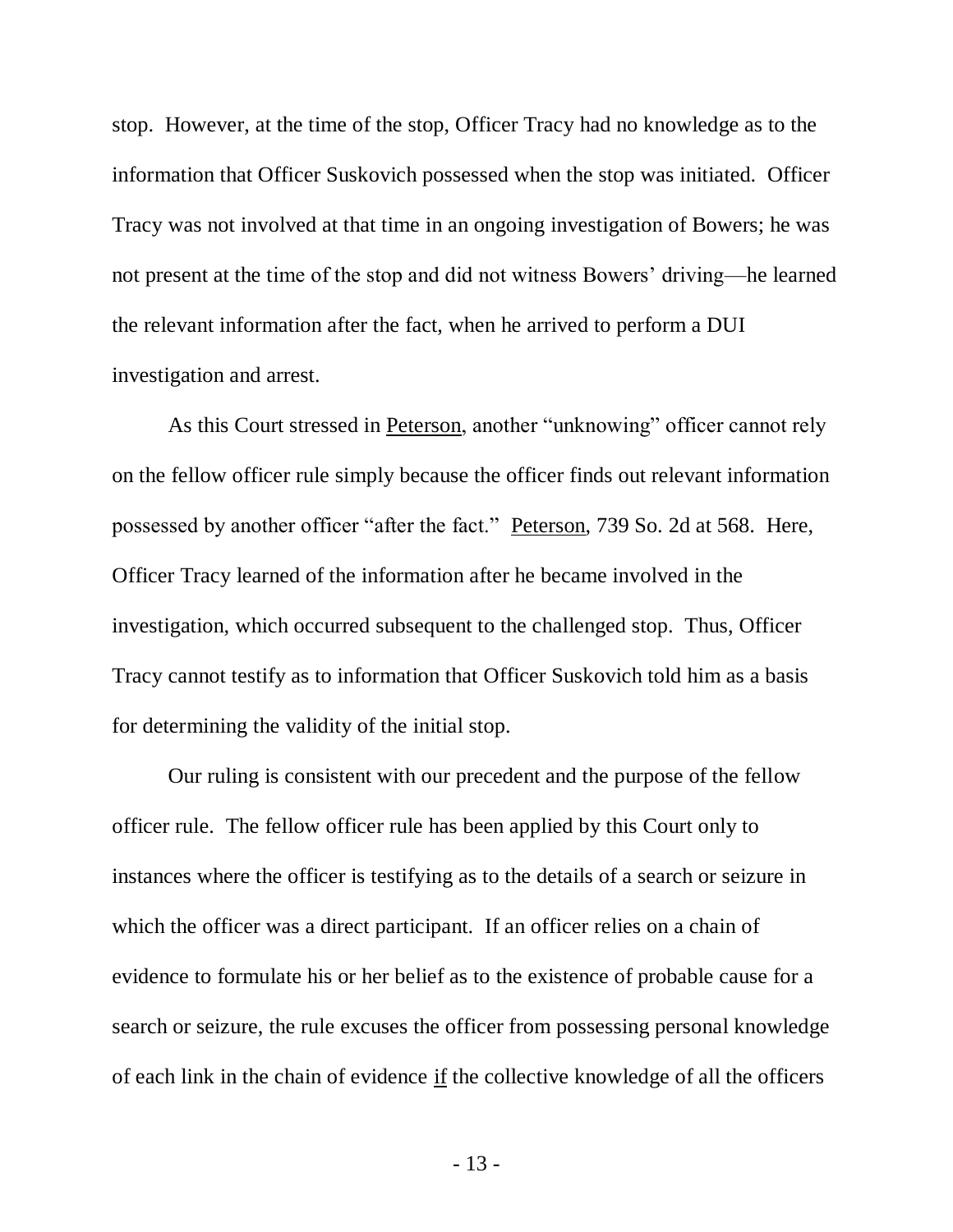involved supports a finding of probable cause. In short, the rule allows an officer to testify with regard to a previous link in the chain for the purpose of justifying his or her own conduct.

This Court has never applied the fellow officer rule, as the Fourth District did in Ferrer, to allow an officer who had no firsthand knowledge of the reasons for the stop and was not yet involved in the investigation to testify regarding what the initial officer told him in order to establish the validity of the initial stop. To do so would be inconsistent with the rationale and holding articulated in Peterson. Moreover, we reject the State's argument that Lara v. State, 464 So. 2d 1173, 1177 (Fla. 1985), set forth a broad rule that hearsay is always admissible in a motion to suppress hearing.

## **CONCLUSION**

For the reasons addressed above, we conclude that not only was Ferrer wrongly decided but that it departed from our precedent in Peterson, which stressed the limits of the fellow officer rule. We disapprove the decision of the Fourth District in Ferrer and approve the decision of the Second District in Bowers. Our holding recognizes the need for efficient, practical law enforcement while still ensuring the full protection of the defendant's constitutional rights.

It is so ordered.

CANADY, C.J., and PARIENTE, QUINCE, POLSTON, LABARGA, and PERRY, JJ., concur.

- 14 -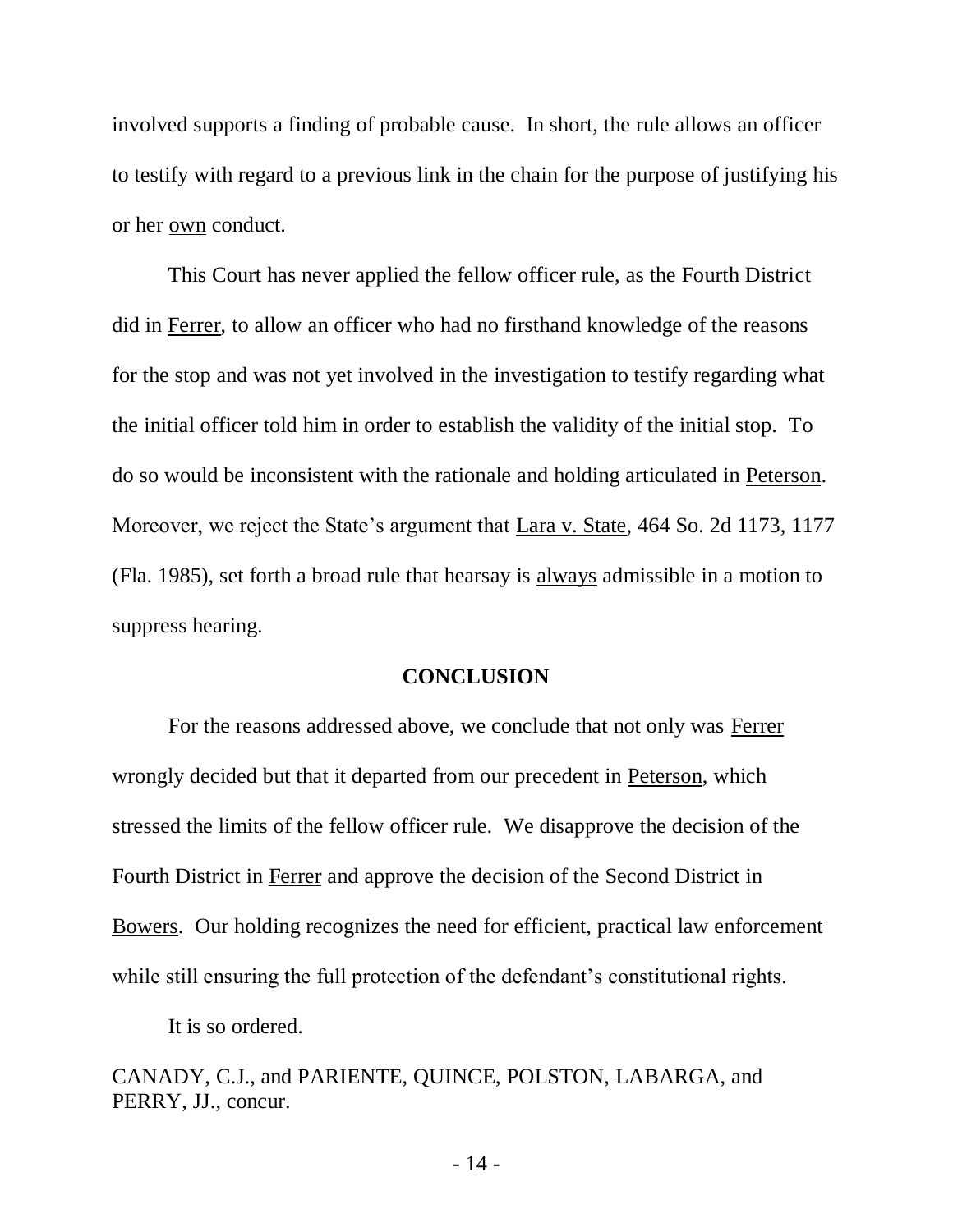### LEWIS, J., dissents with an opinion

# NOT FINAL UNTIL TIME EXPIRES TO FILE REHEARING MOTION, AND IF FILED, DETERMINED.

## LEWIS, J., dissenting.

The decision below is the equivalent of a canary in a coal mine, marking the beginning of the end of the constitutionally mandated limitations imposed on the jurisdiction of our district courts. As discussed in my dissent to this Court's majority opinion in Nader v. Florida Department of Highway Safety and Motor Vehicles, No. SC09-1533 (Fla. Feb. 23, 2012), this case is an example of district courts doing precisely what the majority in Nader cautions against: "grant[ing] relief merely because [the district court] disagrees with the precedent from another district court." Nader, slip op. at 22. Here, the Second District acknowledges its disagreement with another district court, using that disagreement as its sole basis for granting second-tier certiorari review. See Bowers, 23 So. 3d at 771 ("We recognize that by relying on [Ferrer v. State, 785 So. 2d 709 (Fla. 4th DCA 2001)], the circuit court applied existing precedent from another district. Nevertheless, we grant certiorari relief on the basis that Ferrer misapplied the fellow officer rule and should be rejected. See Dep"t of Highway Safety & Motor Vehicles v. Nader, 4 So. 3d 705 (Fla. 2d DCA 2009).") (emphasis supplied). This case, like Nader, "will destabilize Florida"s delicate judicial ladder, opening the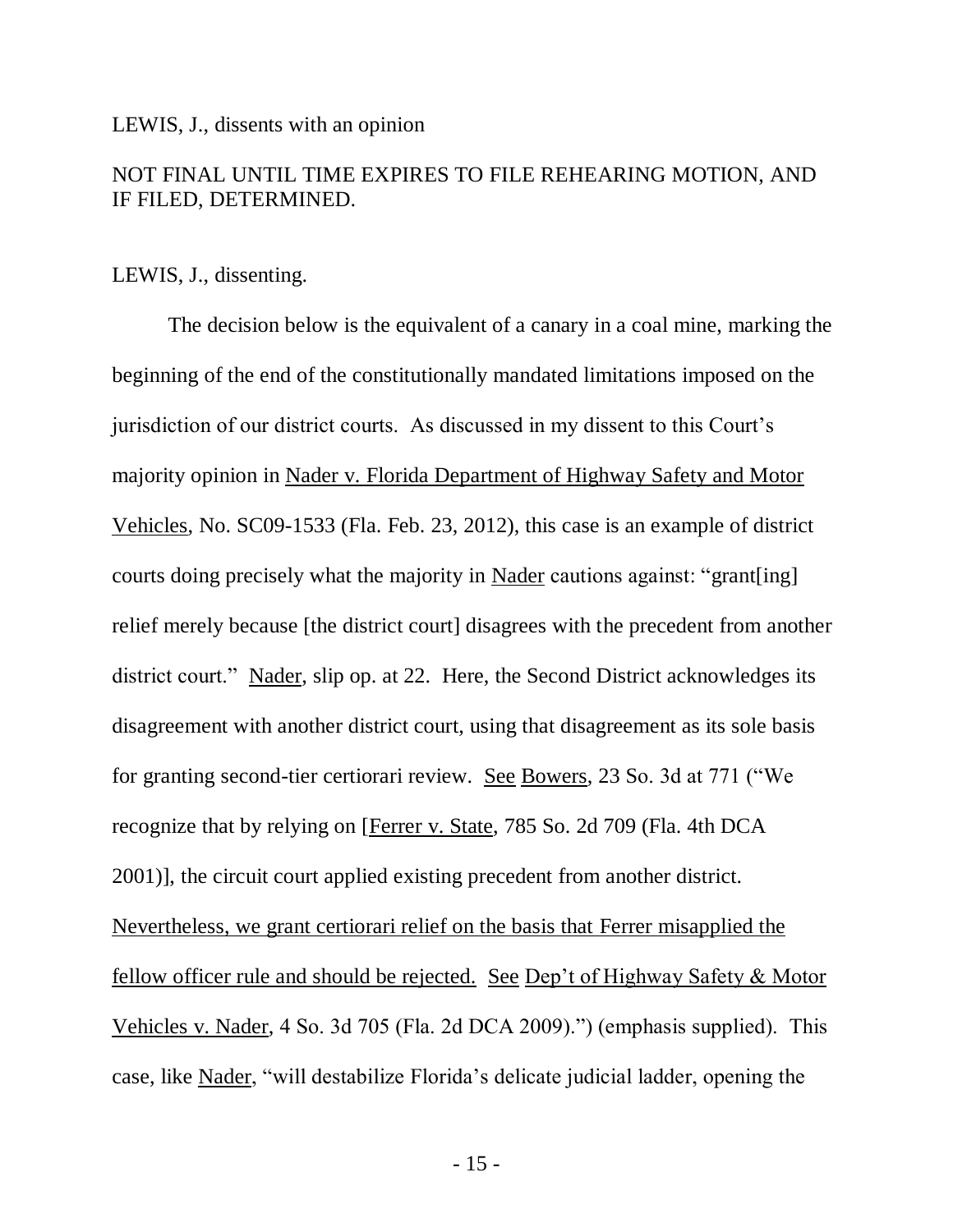flood gates of second appeals to our already overworked and overburdened district courts of appeal as described by those appellate courts." Nader, slip op. at 29 (Lewis, J., dissenting).

Further, I disagree with the majority's failure to address the jurisdictional question raised in the decision below. "[C]ourts are bound to take notice of the limits of their authority and if want of jurisdiction appears at any stage of the proceedings, original or appellate, the court should notice the defect and enter an appropriate order." Polk County v. Sofka, 702 So. 2d 1243, 1245 (Fla. 1997) (quoting West 132 Fleet v. City of Orlando, 86 So. 197, 198-99 (Fla. 1920)). Even though I disagree with the rule articulated by the majority in Nader, had the majority applied its own precedent to the facts presently before the Court, it would be forced to hold that the Second District improperly granted second-tier certiorari review. Instead, the majority fails to even once mention the Second District's questionable reliance on Nader, sidestepping the inconvenient jurisdictional defect of the decision below to reach the merits.

Accordingly, I dissent.

Application for Review of the Decision of the District Court of Appeal - Certified Direct Conflict of Decisions

Second District - Case No. 2D08-3251

(Lee County)